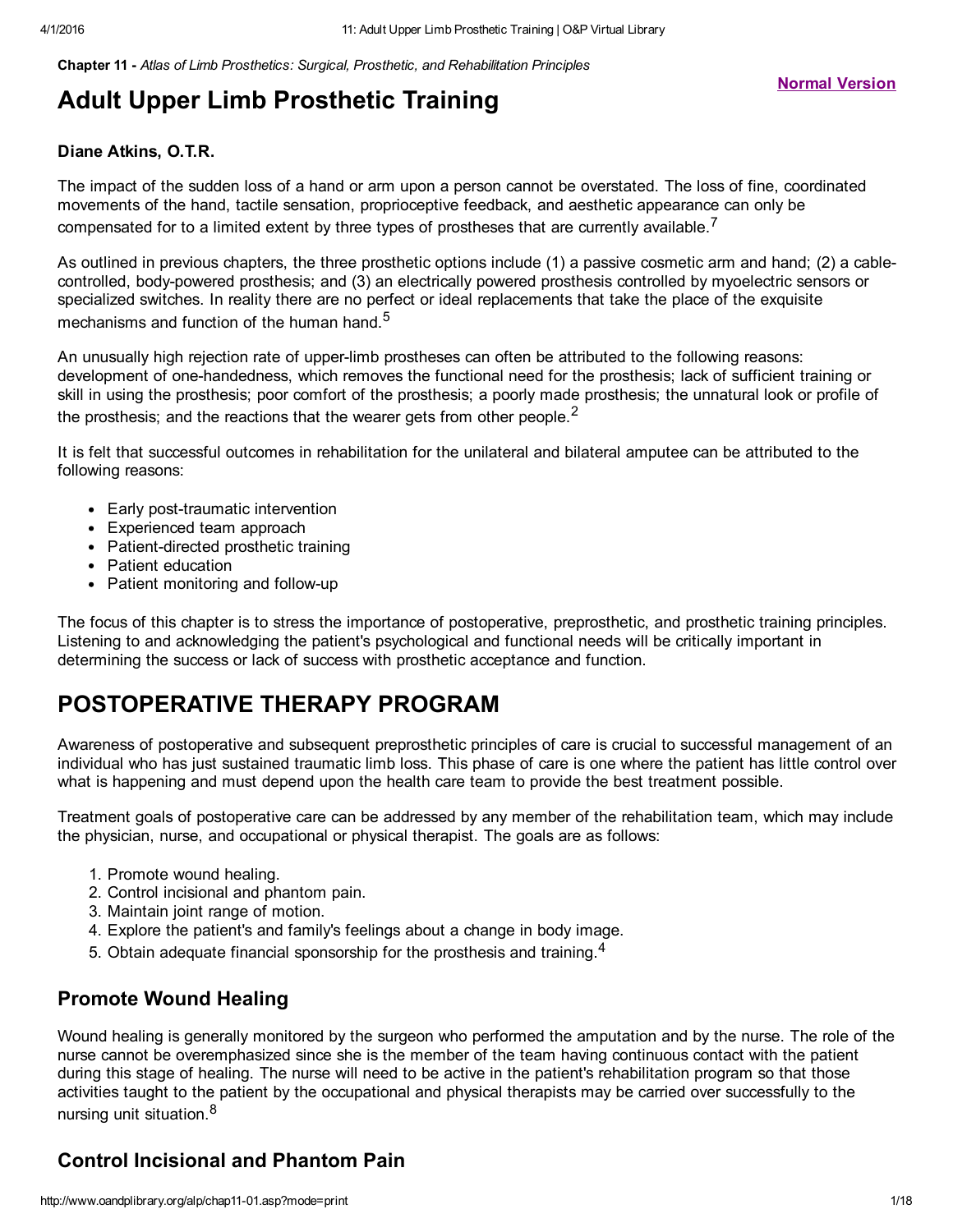Acute incisional pain is generally managed by narcotic agents given intravenously or intramuscularly. This is necessary for the first 3 to 4 postoperative days. Transcutaneous electrical nerve stimulation (TENS) has also been used to decrease incisional and phantom pain in the amputated limb. This modality can be used alone or in conjunction with oral analgesics.

The difference between a phantom limb and phantom pain should be clearly explained to the amputee. A phantom limb is the feeling or sensation that the limb is still present, and phantom pain is differentiated by the sensation of pain in the phantom limb. Significant success in decreasing phantom pain has been achieved by using amitriptyline (Elavil) at doses of 50 to 150 mg daily at bedtime. Elavil is involved in serotonin production and is believed to modify pain perception. 4

Phantom limb pain may also be controlled by isometric exercise. These exercises can be started within 5 to 7 days following surgery. Residual wrist extensors and flexors as well as residual biceps and triceps are the muscles of choice to use in isometric exercise in transradial and transhumeral amputees, respectively. These exercises should be performed every other hour for 10 to 20 repetitions.

#### Maintain Joint Range of Motion

Maintaining adequate range of motion in all joints of the upper limb is critical. This is particularly true in the burn patient. Full range of motion is frequently lost at the glenohumeral and elbow joints. Additionally, scapulohumeral mobility must be maintained and strengthened. Full flexion and extension at the elbow combined with maintaining maximum pronation and supination of the forearm cannot be overemphasized. These motions are crucial for terminal device placement and subsequent function.

An active exercise program should be initiated by the physical or occupational therapist. This can begin as early as the second postoperative day. The program should be closely supervised and include active and ac-tive-assistive joint range of motion. Gentle isometric contractions can begin on the fifth postoperative day, and isotonic contractions can be encouraged 7 to 10 days postoperatively. Active exercise practiced several times daily can begin shortly thereafter and should be thoroughly reviewed with the patient.

## Explore the Feelings of the Patient and Family

The emotional impact of limb loss on the patient and his family is overwhelming. Often there is a period of depersonalization that may occur during this time when other limbs and body systems may be involved following severe traumatic injury. Reassurance and support are vitally necessary not only at this time but throughout the rehabilitation process. All members of the team should respect the individual's dignity, support the patient and family throughout the grief process, as well as offer encouragement and realistic optimism with respect to his future generally. It is premature to discuss prosthetic component options at this time. Often the patient and his family are not ready to hear about or see prostheses until the acute postoperative phase has passed.

## Financial Sponsorship

It is important to identify and explore third-party sponsorship at this time. Specialized prostheses are often costly. Sponsorship must be sought early, and these devices must be adequately described to the payer so that a comprehensive rehabilitation program can be realistically pursued.

# PREPROSTHETIC THERAPY PROGRAM

From the time the sutures are removed to the time the prosthetic prescription is being discussed there are many goals that are important to address. The occupational therapist is the primary person who will be managing and monitoring this program for the upperlimb amputee. Nursing is an important adjunct, however, and all shifts of the nursing staff should be thoroughly familiar with each of these areas.

The goals of the preprosthetic program are as follows:

- 1. Residual limb shrinkage and shaping
- 2. Residual limb desensitization
- 3. Maintenance of normal joint range of motion
- 4. Increasing muscle strength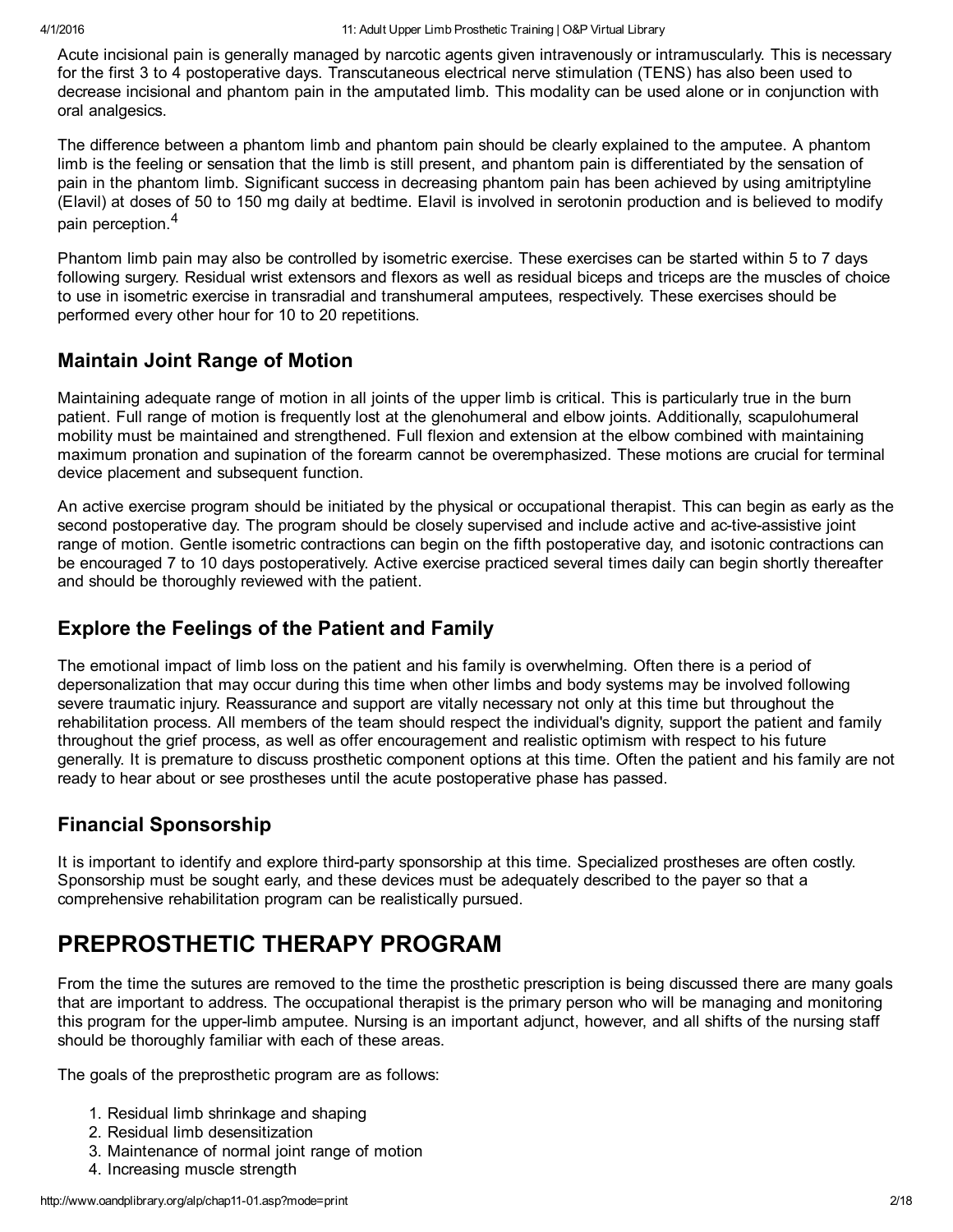- 5. Instruction in proper hygiene of the limb
- 6. Maximizing independence
- 7. Myoelectric site testing (if myoelectric components are prescribed)
- 8. Orientation to prosthetic options
- 9. Exploration of patient goals regarding the future

This phase generally occurs 2 to 3 weeks after surgery. Healing has essentially occurred by the 21st postoperative day and should allow a vigorous program for prosthetic preparation. $^{\rm 4}$ 

#### Residual Limb Shrinkage and Shaping

Shrinking and shaping of the residual limb is usually accomplished by compression from an elastic bandage, intermittent positive-pressure compression, or a tubular elastic bandage. If an elastic bandage is used, it is important that the proper technique be taught to the patient, family, and nursing staff. A figure-of-8 wrap is one that applies more pressure distally than proximally; elastic bandaging should never be done in a circumferential manner.

The wrapping process begins with the end of the bandage placed diagonally at the distal end of the residual limb. The wrap should encircle the limb from behind and wrap diagonally upward to cross over the end of the bandage. This figure-of-8 process should continue, with each pattern overlapping the previous one by approximately two thirds the width of the bandage ( $Fig 11-1$ .). The bandage is then secured with tape or special clasps.



Fig 11-1. Figure-of-8 elastic bandage wrapping technique.

No elastic bandage should be used for more than 48 hours without being washed with mild soap and lukewarm water and thoroughly rinsed with clean water. Bandages should not be twisted, but laid flat to dry. Washers and dryers decrease their longevity and ruin their elasticity.

The wrap should be reapplied every few hours or more frequently if it slips or bunches. The elastic bandage should be worn all day and all night except when bathing. A preparatory prosthesis might also be applied early in the shaping process; however, a compression bandage is generally preferred because it affords better monitoring of skin healing and points of pressure.

#### Residual Limb Desensitization

An equally important yet often overlooked factor is desensitization of the residual limb. It can be accomplished with gentle massage and tapping techniques (Fig 11-2.). Desensitization can also be accomplished by vibration, constant touch pressure, or the input of various textures applied to the sensitive areas of the limb. The patient should be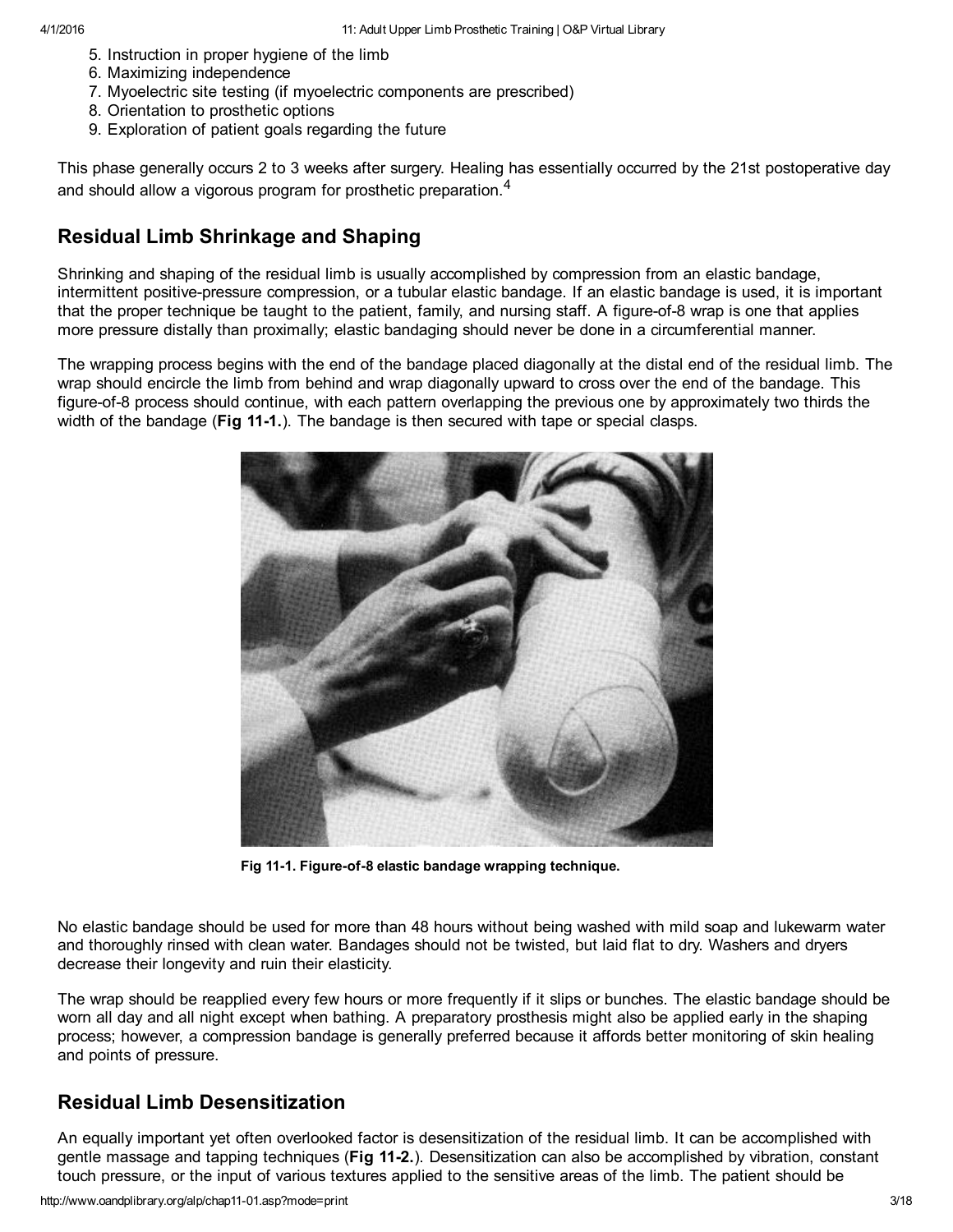encouraged to do these techniques himself. He is aware of his tolerance and can become more "in touch" with his body by practicing this regularly. When healing has occurred, aggressive massage will prevent adhesions from occurring and provide additional sensory input. It should be explained that this will improve the patient's tolerance to the pressure that will be placed on the residual limb by the prosthetic socket.



Fig 11-2. Desensitization accomplished by gentle massage and tapping.

#### Maintenance of Joint Range of Motion

When establishing an effective treatment program, the maintenance of joint range of motion is essential. As stated earlier, scapular, glenohumeral, elbow, and forearm range of motions are crucial to maintain in order to aid in the prosthetic control motions and to maximize the functional potential of the prosthesis.

#### Increasing Muscle Strength

Increasing upper-limb muscle strength can be accomplished in conjunction with the range-of-motion program. Active resistance applied by the therapist or cuff weights attached to the limb can be utilized.

#### Instruction in Proper Hygiene of the Limb

Education in proper hygiene and care of the residual limb is equally important at this time. The limb should be washed daily with mild soap and warm water. It should be rinsed thoroughly and patted dry with a towel. This provides additional sensory input into the residual limb as well as allows the patient to become more familiar with the changes in his body.

#### Maximizing Independence

Another important element in the preprosthetic phase of care is maximizing functional independence. Instruction in change of dominance and teaching one-handed activities are often indicated when working with the unilateral amputee. The bilateral acquired upperlimb amputation presents a unique challenge to the amputee team. Before receiving his prostheses, this amputee is essentially dependent in all activities of daily living, and this results in very real anxiety and frustration. It is important to express reassurance, support, and realistic optimism to these individuals during this time. Independence can be significantly enhanced by a simple device such as a universal cuff utilized with an adapted utensil, toothbrush, pen, or pencil.

#### Myoelectric Site Testing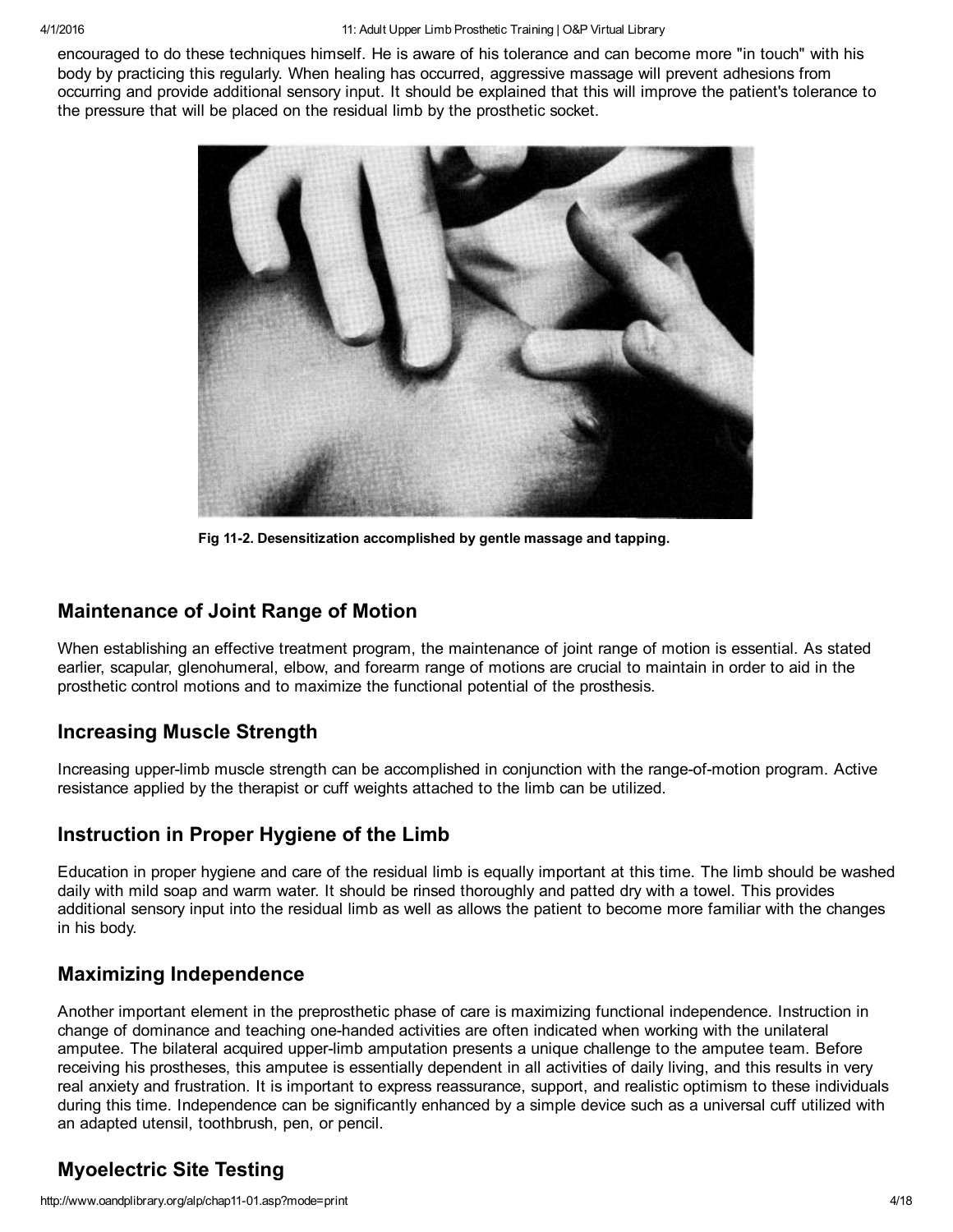If a myoelectric prosthesis is being considered, this is an appropriate time to utilize a myotester to gauge the electric potential generated by various muscles. The myotester results should be discussed with a prosthe-tist, particularly for the proximal levels of amputation. The occupational therapist, physician, and prosthetist should jointly determine the best positioning for the electrodes and discuss the issues of prosthetic socket design.

#### Orientation to Prosthetic Options

This is an important time to orient the amputee patient and his family to prosthetic options available to him. The unique differences between body-powered and electric components should be comprehensively described, and examples of each should be shown and demonstrated if possible. Photographs or slides may be reasonable substitutions, but being able to touch the device and understand how it operates is extremely helpful and informative for the amputee. An overview of the advantages and disadvantages of body-powered and electric components should be clearly explained.

A careful inventory of the patient's life-style, support system, educational background, and future goals should be explored and discussed. The amputee patient is an integral part of the decision-making process of this prosthetic prescription. Involving the patient in decisions that affect his own health care will help to restore a sense of control over his life.

# DETERMINING THE PROSTHETIC PRESCRIPTION

The discussion of the prosthetic prescription is ideally accomplished in the presence of the patient, physician, therapist, prosthetist, family, and third-party payer. Many amputees who have sustained work-related injuries have the unique advantage of having a rehabilitation insurance nurse or case manager assigned to their care. This individual is a valuable liaison between the patient, insurance carrier, and medical providers. It is important to include these insurance representatives in the discussion of the prosthetic prescription because they have a direct influence on the financial approval of the prosthesis and the rehabilitation treatment plan.

The prosthetic prescription is based on a number of criteria that should be comprehensively addressed and recorded. These criteria frequently include the following:

- 1. Length of the residual limb
- 2. Amount of soft-tissue coverage
- 3. Presence of an adherent scar
- 4. Movement of proximal joints
- 5. Muscle strength in the residual limb
- 6. Muscle strength in the opposite limb
- 7. Adequate ability to learn and retain new information
- 8. Adequate sensation in the residual limb
- 9. Desire for function
- 10. Desire for cosmesis
- 11. Patient attitude and motivation
- 12. Vocational interests
- 13. Avocational interests
- 14. Third-party payer considerations
- 15. Family preferences<sup>4</sup>

#### Fabrication and Training Time

The steps involved in fabricating the prosthesis should also be explained at this time. Several steps are required from the time the prosthesis is prescribed to the time it is delivered to the patient. This process should be thoroughly explained to the patient and third-party payer, particularly if the patient lives out of town so that transportation can be arranged for prosthetic fitting and training.

This is also an appropriate time to discuss the options of outpatient vs. inpatient hospitalizations. Generally, all unilateral upperlimb amputee patients can be managed on an outpatient basis. It is strongly recommended that all bilateral upperlimb amputees be trained on an inpatient basis. The bilateral upperlimb amputee has not only issues of functional independence to address but emotional issues as well. These can be more closely monitored on an inpatient basis, with the family and patient becoming involved with the social worker or psychologist on the amputee team. Recommended and approximate training time schedules are as follows: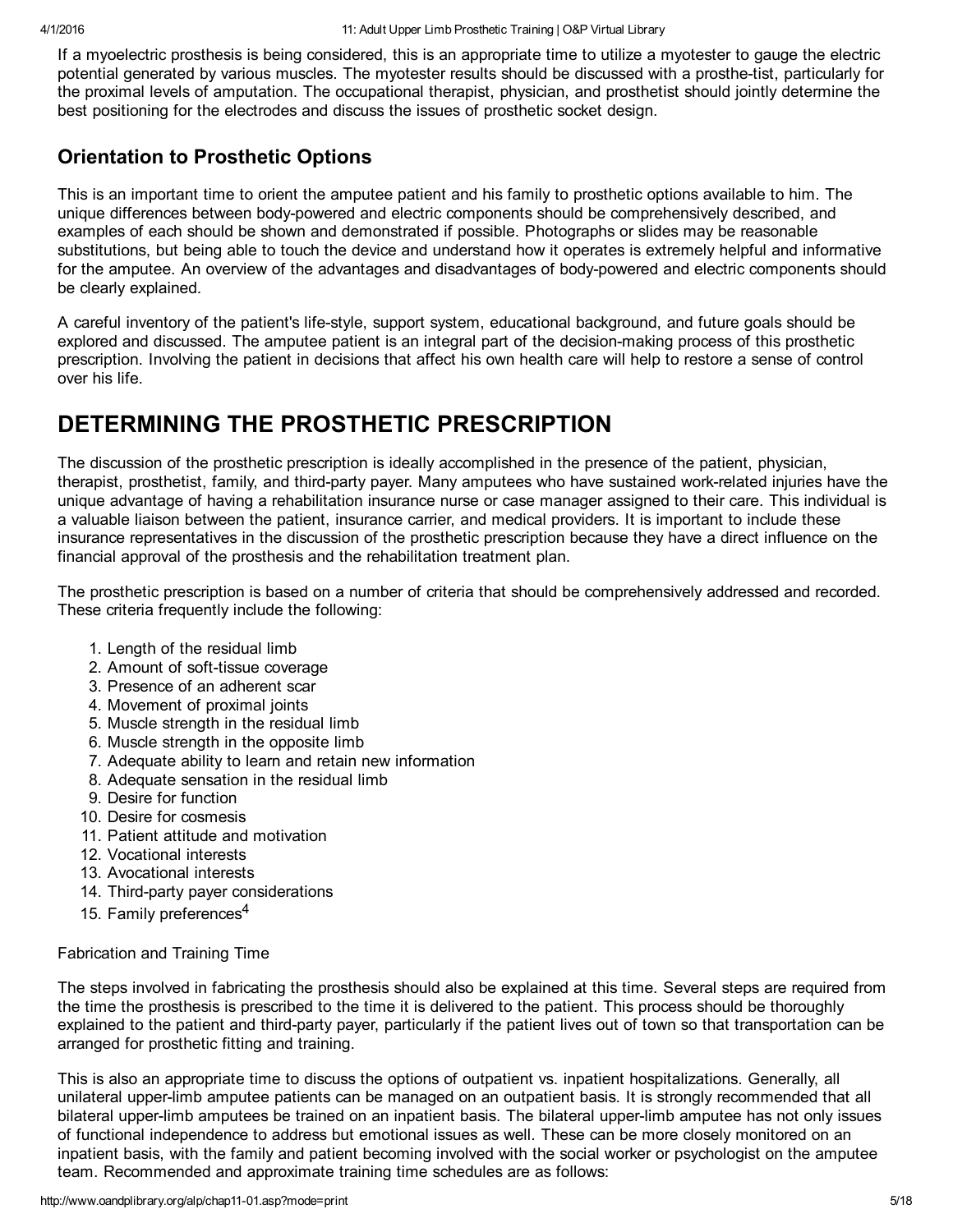- Transradial, 5 hours
- Transhumeral/shoulder disarticulation, 10 hours
- Bilateral transradial, 12 hours
- Bilateral transhumeral, 20 hours

Ideally this training should be managed on a daily basis for 1 to 2 hours a day.

This is also an appropriate opportunity for the new amputee to meet others with similar levels of limb loss who have worn a prosthesis for a period of time. Common reactions, frustrations, and anxieties can be shared. Positive achievements should be stressed, however. It must be remembered that one amputee's experience does not directly parallel another's. These encounters should be followed by an opportunity for the amputee to discuss his feelings and reactions with an experienced psychosocial professional in amputee rehabilitation.

# ADULT UPPERLIMB PROSTHETIC TRAINING

Before initiating a program of upperlimb prosthetic training, one must realistically orient the patient to what the prosthesis can and cannot do. If the individual has an unrealistic expectation about the usefulness of the prosthesis as a replacement arm, he will be dissatisfied with the ultimate functioning of the prosthesis and may reject it altogether. On the other hand, if the expectations of the amputee are more realistic at the beginning of training, then the ultimate acceptance will be based upon the ability of the prosthesis to improve the individual's performance. It is imperative, then, that the therapist be honest and positive about the function of the prosthesis. If he "believes in" and understands the functional potential of the prosthesis, success can be more realistically achieved.

#### Initial Assessment

During the therapist's first encounter with the amputee patient in therapy, the following issues need to be discussed and documented if they have not already been accomplished.

- Etiology and onset
- Age
- Dominance
- Other medical problems
- Level of independence
- Range of motion of all joints of the residual limb
- Muscle strength of the remaining musculature
- Shape and skin integrity of the residual limb
- Status of the opposite upper limb
- Phantom pain or residual limb pain
- Previous rehabilitation experience
- Revisions
- Viable muscle sites (for myoelectric control)
- Previous information regarding prostheses
- Background education and vocational goals
- Goals and expectations regarding the prosthesis
- Home environment and family support

Although this list may appear unreasonably long and too lengthy to document, the assessment will make a significant difference in the therapist's awareness of the individual with whom he is working. The nature of patient-therapist rapport and subsequent success of therapy will be greatly enhanced if this information is gathered before therapy actually begins.

The period of time from casting until final fitting of the prosthesis is characterized by eager anticipation and hope that the artificial arm will enable the individual to function as before the amputation. Unfortunately, the finished prosthesis is often a disappointment for the patient. It is perceived as "artificial looking," heavy, uncomfortable, and awkward to operate. If the patient is appropriately oriented to the realities of the prosthesis, how it looks and operates, acceptance of the limitations of the prosthesis are more readily achieved following delivery.

#### Initial Visit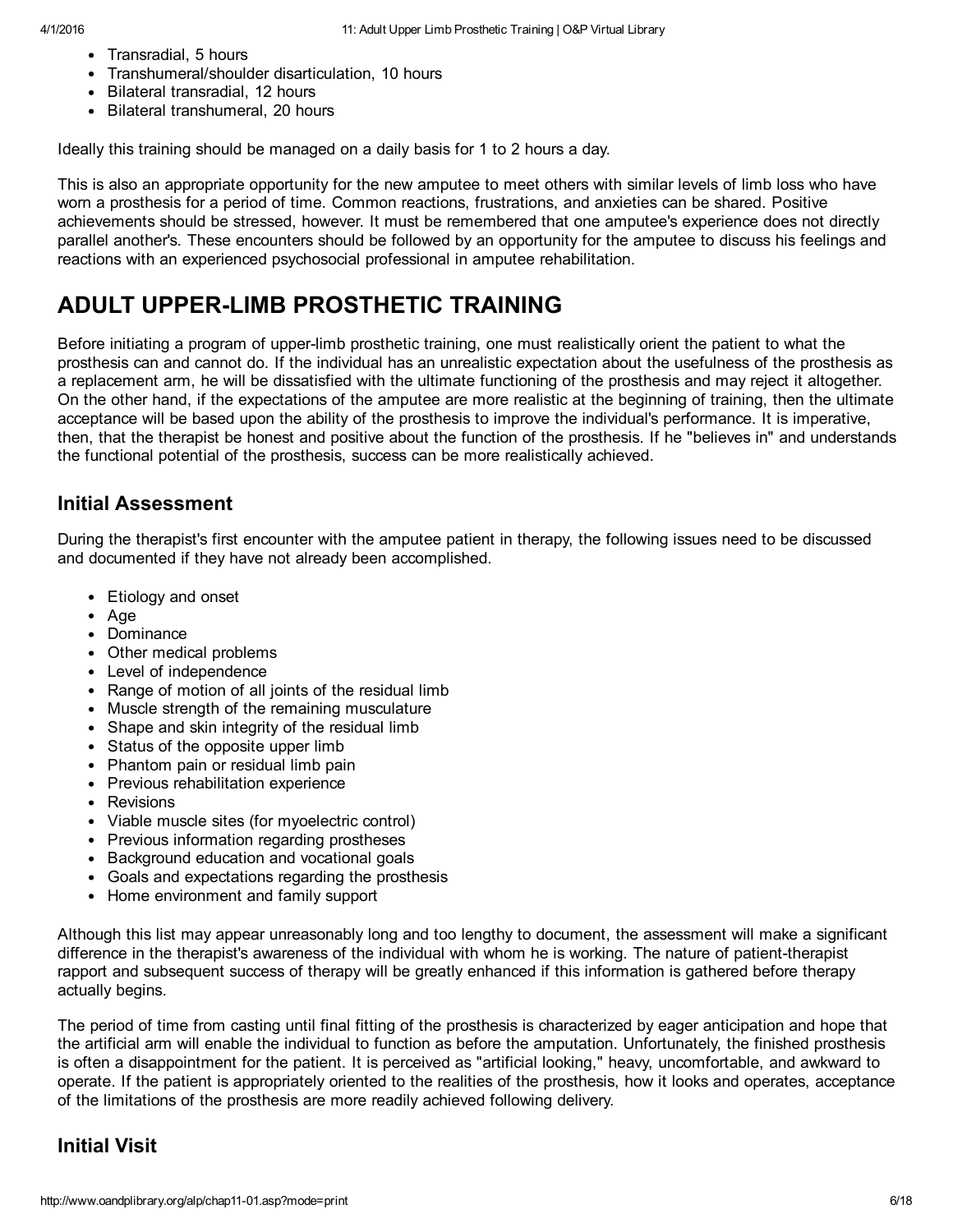When the upper-limb amputee visits the occupational therapist for the first time, he will probably be carrying the prosthesis in a bag or sack. It is important to understand this awkwardness and reluctance in putting it on with others "watching." A quiet, nondistract-ing room with a mirror plus an atmosphere of acceptance and understanding is preferable.

During the first couple of visits the following goals should be addressed: orientation to prosthetic component terminology, independence in donning and doffing the prosthesis, orientation to a wearing schedule, and care of the residual limb and prosthesis.

#### *Orientation to Prosthetic Component Terminology*

In view of the fact that the prosthesis has not become the patient's "arm," it is important that the patient learn to identify the major components of the prosthesis appropriately. Any orientation to identifying such basic aspects as the figure-of-8 harness, cable, elbow unit or elbow hinge, wrist unit, terminal device, and hook or hand will suffice at this time.

#### *Independence in Donning and Doffing the Prosthesis*

It is important that independence be established early in donning and doffing the prosthesis by the "pullover sweater" method. As an alternative, the "coat" method may also be used (Fig 11-3.). Bilateral amputees most often use the "sweater" method.



Fig 11-3. "Coat" method for donning and doffing a prosthesis.

#### *Prosthetic Wearing Schedule*

Development of a wearing schedule is an extremely important aspect of this first visit. Initial wearing periods should be no longer than 15 to 30 minutes, with frequent examination of the skin for excess pressure or poor socket fit. This is particularly important for the amputee with insensate areas and adherent scar tissue. If redness persists for more than 20 minutes after the prosthesis is removed, the patient should return to the prosthetist for socket modifications. If no skin problems are present, wearing periods may be increased in 30-minute increments three times a day. By the end of a week, the upperlimb amputee should be wearing his prosthesis all day.

## *Care of the Residual Limb and Prosthesis*

Following amputation, the skin of the residual limb is subject to irritation and sometimes to further injury and infection.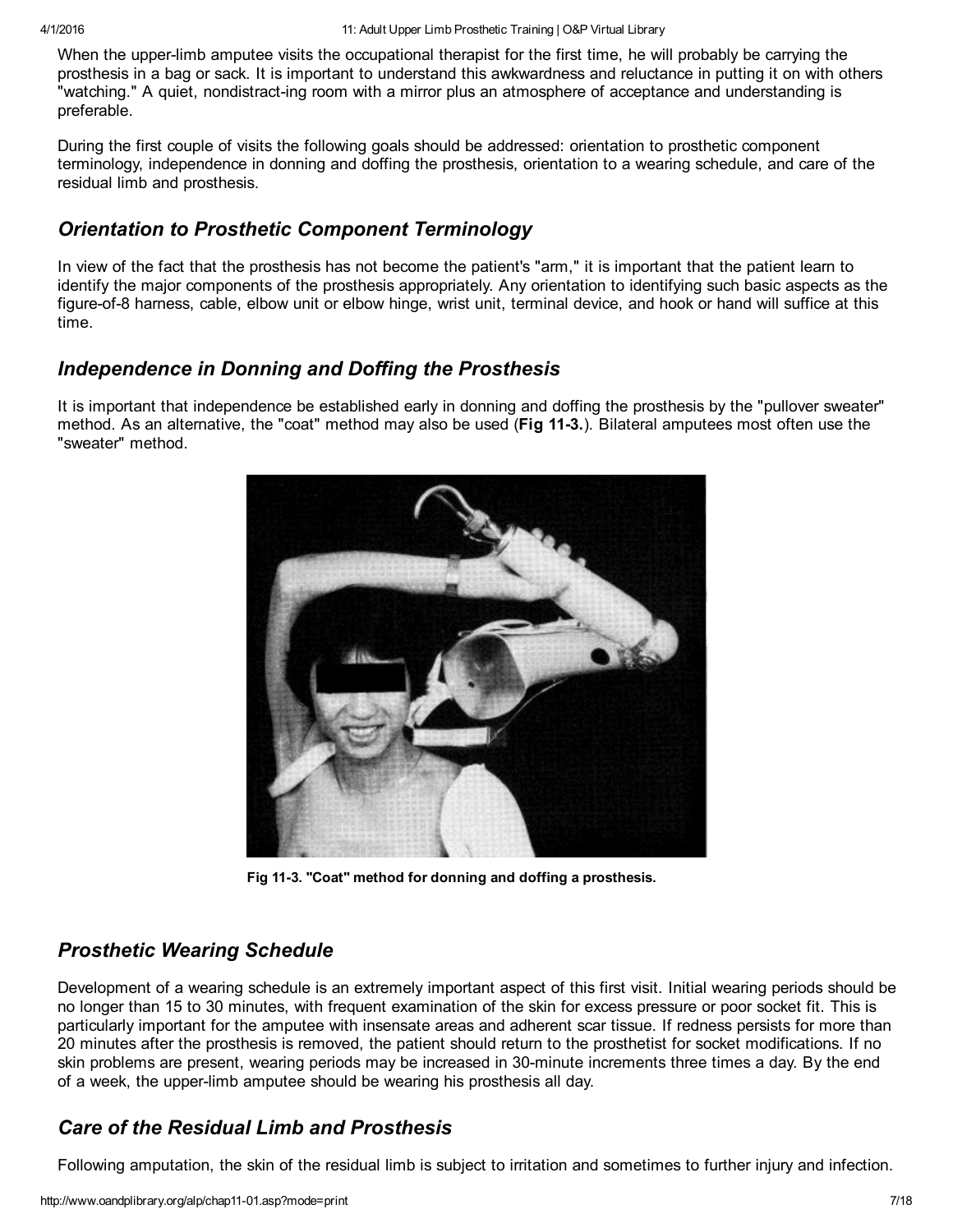Appropriate care of the skin is therefore a vital part of rehabilitation. The residual limb should be bathed daily, preferably in the evening. It is advisable to not wash the residual limb in the morning unless a stump sock is worn. Damp skin may swell and stick to the prosthesis and may be irritated by rubbing. The limb should be washed with mild soap and lukewarm water. It should be rinsed thoroughly with clean water. If soap is left to dry on the skin, it may be irritating. After rinsing, the skin should be dried thoroughly by using patting motions. Avoid brisk rubbing, which may irritate the skin. Lotions, creams, and moisturizers should not be applied to the limb unless specific orders are given by the physician or therapist.

The socket should be cleaned often, particularly if the individual perspires heavily. In warm weather the socket may require cleaning at least once or twice daily. The socket should be washed with warm water and mild soap. It should be thoroughly wiped out inside with a cloth dampened in clean warm water. The socket can be left to dry through the night or dried thoroughly with a towel inside if one plans to continue to wear the prosthesis immediately.

If stump socks are worn, several changes may be necessary during warm weather owing to perspiration. If possible, the sock should be washed as soon as it is taken off, before the perspiration dries on it. This will prolong the life of the stump socks. Mild soap and warm water should be used, followed by the sock being thoroughly rinsed. Allow the sock to dry slowly to avoid shrinkage.

The amputee should be encouraged to inspect his skin daily. If skin disorders develop, the physician should be called promptly. A minor disorder may become disabling if incorrect treatment is used. It will probably be necessary to adjust the prosthesis, and therefore the prosthetist is generally involved at this time as well. Strong disinfectants such as iodine should never be used on the skin of the stump. $^3$ 

## Body Control Motions

Prior to allowing the upperlimb amputee to practice prosthetic controls training, several motions need to be reviewed. This is best done before the prosthesis is actually applied.

- 1. *Scapular abduction.*Spreading the shoulder blades apart in combination with humeral flexion, or alone, will provide tension on the figure-of-8 harness in order to open the terminal device.
- 2. *Chest expansion.*This motion should be practiced by deeply inhaling, expanding the chest as much as possible, and then relaxing slowly. Chest expansion may be utilized in a variety of ways for the transhumeral, shoulder disarticulation, or forequarter amputee. Harnessing this motion with a crosschest strap is determined by the prosthetic design; in some instances of extensive axillary scarring, it may be preferred to the figure-of-8 harness.
- 3. *Shoulder depression, extension, and abduction.* This is the combined movement necessary to operate the body-powered, internal-locking elbow of the trans-humeral prosthesis. It is advisable to have the amputee practice this motion by cupping one's hand under the residual limb and instructing the patient to press down into the palm. This will simulate the motion required to lock and unlock the elbow in the individual with transhum-eral amputation.
- 4. *Humeral flexion.*The amputee is instructed to raise his residual limb forward to shoulder level and to push his arm forward while sliding the shoulder blades apart as far as possible. This motion applies pressure on the cable and allows the terminal device to open. Scapular abduction and humeral flexion are the basic motions to review with the transradial amputee.
- 5. *Elbow flexion/extension.*It is critical to instruct the transradial amputee to maintain full elbow range of motion. This range will enable him to reach many areas of his body without undue strain or special modifications to the prosthesis.
- 6. *Forearm pronation/supination.*In the long transradial amputee, it is equally important to maintain as much forearm pronation and supination as possible. This will enable the amputee to position the terminal device where he chooses without manually preposition-ing the wrist unit. If the amputee has retained more than 50% of his forearm, some degree of forearm pronation and supination is maintained.

## Prosthetic Evaluation

Before beginning functional training, it is important to ensure that the prosthesis fits comfortably and that the components function in a satisfactory manner. Ideally this is accomplished with the occupational therapist and prosthetist together. A formal prosthetic checkout form for this purpose is available from Northwestern University.

The therapist is encouraged to communicate openly with the prosthetist on a frequent basis not only initially but whenever concerns regarding fit or operation arise.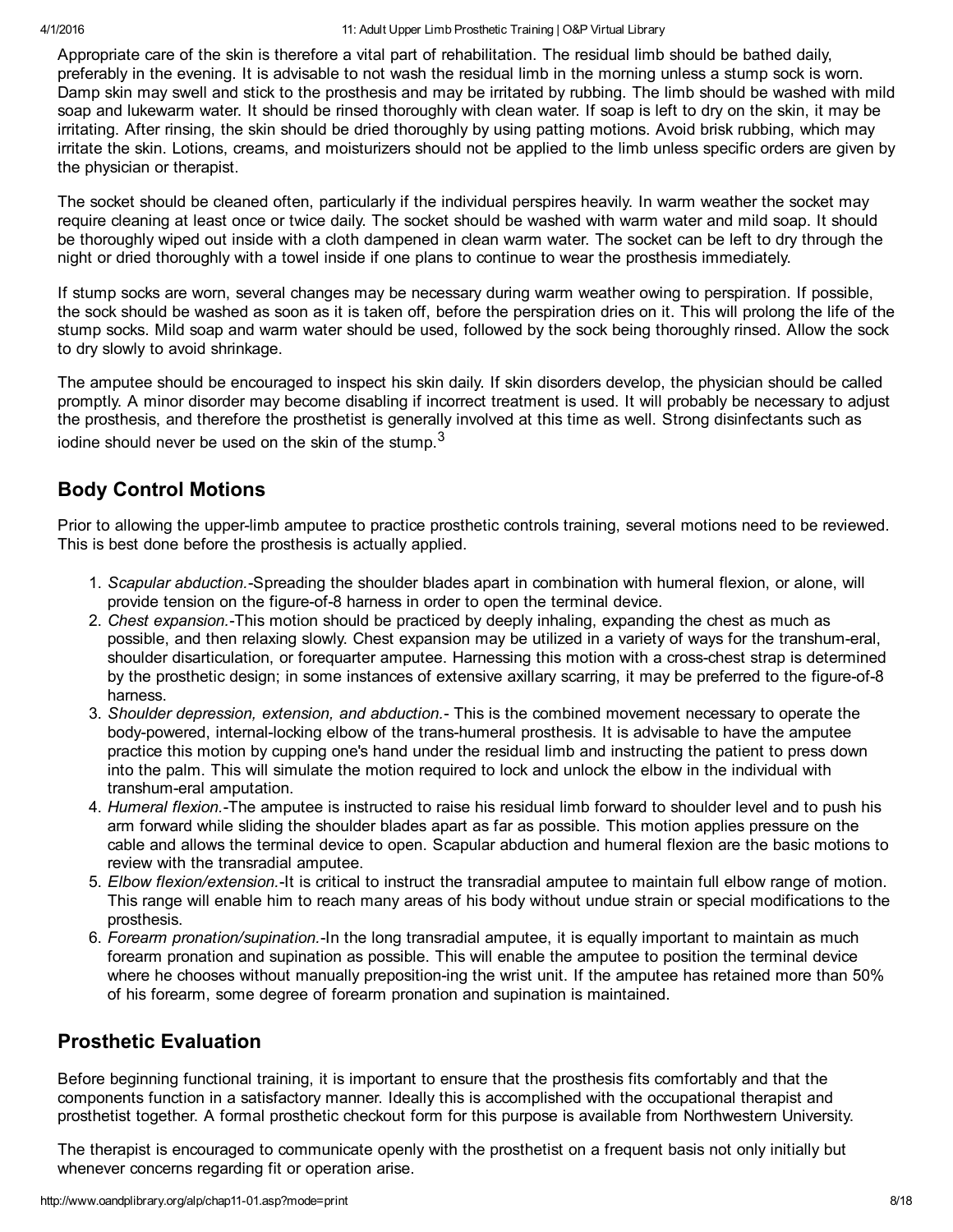## Prosthetic Controls Training

Manual controls are important to review after the prosthesis is applied. One control should be taught at a time and then combined with others:

- 1. Positioning the terminal device in the wrist unit is accomplished by manual rotation with the sound hand. In the bilateral upperlimb amputee, a force against an object in the environment or between the individual's knees is necessary to accomplish this positioning.
- 2. Rotation at the elbow turntable is manually adjusted or controlled by leaning the prosthesis against an object.
- 3. The friction shoulder joint is manually adjusted with the sound hand or by applying pressure against an object or the arm of a chair.
- 4. If the prosthesis has a wrist flexion unit, this can be manually controlled by applying pressure on the button or, for the bilateral amputee, by applying pressure against a stationary object.

Active controls are equally important to review prior to functional training. The upperlimb amputee incorporates the bodycontrol motions he learned previously while wearing the prosthesis. It is essential that the harness be adjusted properly before initiating these exercises:

- 1. In all proximal levels of upperlimb loss, bodypowered elbow flexion is facilitated by a forearm lift assist that *counterbalances the weight of the forearm.* Elbow extension is accomplished by gravity if the elbow unit is unlocked.
- 2. Elbow lock/unlock is perhaps one of the most difficult tasks to learn in the operation of a transhumeral prosthesis. The pattern of "down, back, and out" is often stated to the amputee in an effort for him to repeat the shoulder depression, extension, and abduction pattern. This pattern not only locks but unlocks the elbow in an audible "twoclick cycle." Practicing this task should occur in a quiet, nondistracting room where one can hear the clicks without difficulty. This pattern may need to be exaggerated at first, but soon it will be barely observable.
- 3. Before approaching terminal device operations, it is important for the amputee to practice locking and unlocking the elbow in several positions.
- 4. In the shoulder disarticulation and forequarter amputee, the mechanism to lock and unlock the elbow is often a nudge control "button" attached to the thoracic shell. By depressing this button with the chin, one is able to position and lock the elbow where desired.
- 5. It is important to clearly explain that the elbow must be locked first, in the proper position, before one is able to operate the terminal device. As described previously, biscapular abduction and/or humeral flexion causes the conventional terminal device to open, while relaxing allows it to close (Fig 114.).

## Controls Practice

A form board is frequently utilized to perfect prepo-sitioning as well as tension control of the terminal device (Fig 11-5.). Prepositioning involves both manual and active controls to place the prosthesis in the most optimal position for a specific activity. Close attention must be paid to the individual's awkward or compensatory body motions when he approaches an object. Often the amputee will "adjust" his body rather than repositioning the elbow and wrist unit positions. A mirror can be effective in assisting the amputee to see the way his body is positioned. It is helpful to instruct the patient to "think" how his own arm would have been positioned to approach the object. It is often necessary to remind him to maintain an upright posture and to avoid extraneous body movements.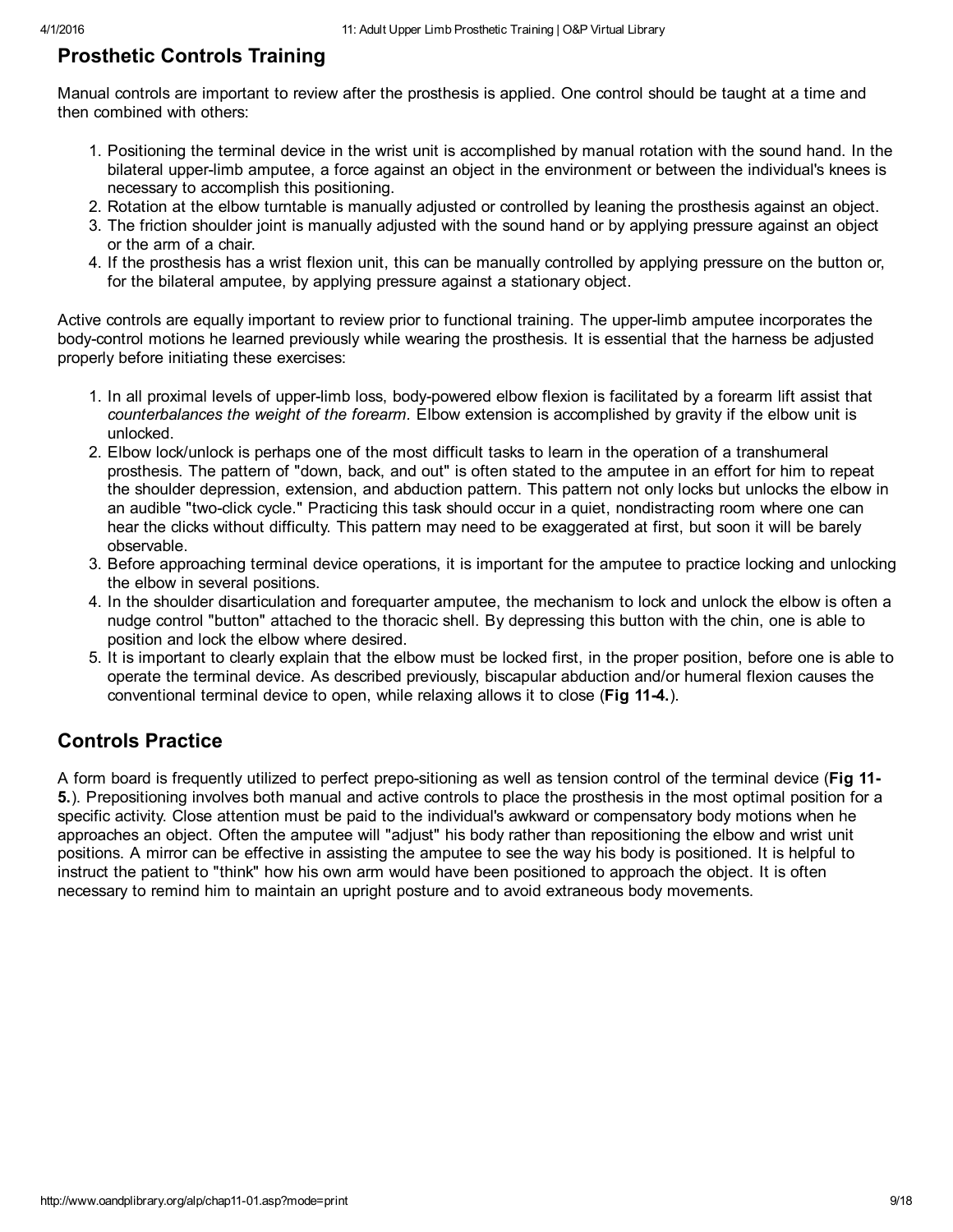

Fig 11-5. Form board with various-shaped items.

The five motion elements that are primarily used in hand manipulation are reach, grasp, move, position, and release. A form board can be used in training to orient the individual to approach, grasp, and release objects differing in shape, weight, density, and size. Prehension control can be practiced with a sponge or paper cup. The amputee is instructed to maintain constant tension of the terminal device control cable so as not to crush the object being held. Approach to an object should be such that the stationary hook finger makes contact with the object and the movable finger actually "grasps" it. Flat objects can be moved to the edge of the table and then grasped with the terminal device in a horizontal position. Prehension force is generally controlled by rubber bands, which can be added as tolerated. Springs may be used as an alternative.

Controls training for the bilateral upper-limb amputee is an aspect of therapy that may require a period of time to perfect. To learn to separate the controls motion of two prostheses is a complex and coordinated motor process that may need to be practiced frequently. Passing an object back and forth, such as a rule, may help in reinforcing this pattern.

## Functional Use Training

Functional use training is the most difficult and prolonged stage of the prosthetic training process. The individua'ls acceptance and usage of the prosthesis is dependent upon (1) the motivation of the patient, (2) the comprehensiveness and quality of the tasks and activities practiced, and (3), of critical importance, the experience and enthusiasm of the occupational therapist. The training experience is most effective if the same therapist remains with the patient throughout the entire process.

It is extremely important to reinforce to the unilateral amputee that his prosthesis will play a nondomi-nant functional role. The prosthetic terminal device is most useful for gross prehension activities and to hold and stabilize objects, while the sound limb performs fine motor prehension activities. It is unreasonable to expect the prosthesis to assume any more than 30% of the total function of the task in unilateral upper-limb activities. The sound hand will always be dominant for all activities performed. The therapist must be realistic and convince the patient to view the prosthesis as a "helper."

Unilateral patterns of independence occur quickly in the amputee who has lost an arm or hand. It is therefore essential, if possible, to fit the unilateral amputee within 1 to 2 months of the amputation. These individuals definitely show a greater propensity for wearing and successfully using their prostheses. This applies to all amputees fitted with body-powered or electric components.<sup>1</sup>

It is appropriate to practice activities of daily living that are useful and purposeful. Realistic situations should be pursued so that the individual will automatically use the prosthesis when he encounters the same activity in his daily routine. Examples include the following: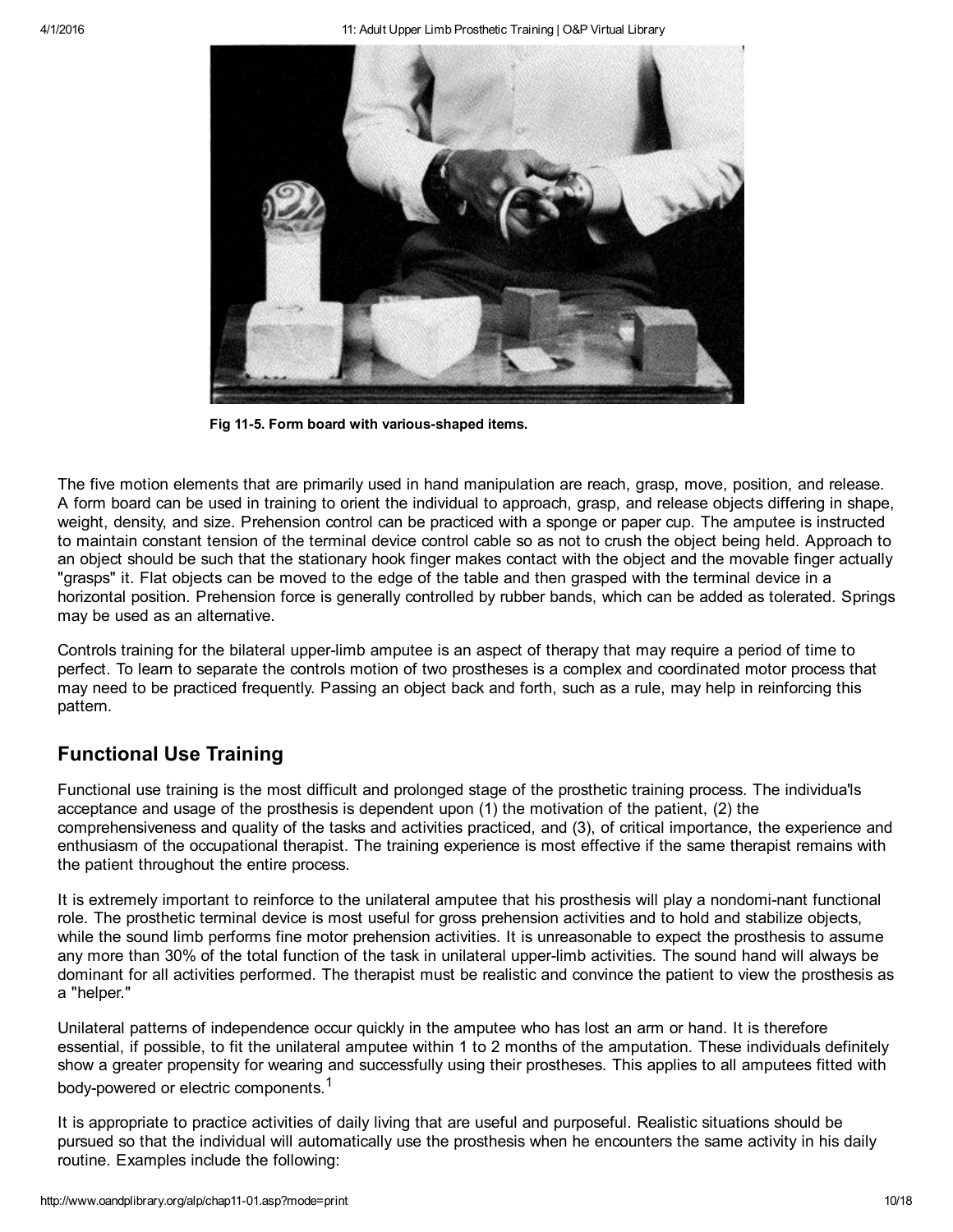- 1. Cutting food
- 2. Using scissors
- 3. Dressing
- 4. Opening a jar or bottle
- 5. Washing dishes
- 6. Hammering a nail and using tools
- 7. Driving a car

The importance of prepositioning, prior to approaching these tasks, cannot be overemphasized. The amputee should be instructed to orient the components of the prosthesis in space to a position that resembles that of a normal limb engaged in the same task. As a rule, most difficulties in use are a result of improper positioning.

A valuable and comprehensive guide in orienting the therapist to the specifics of training the amputee is the *Manual of Upper Extremity Prosthetics,* ed. 2, 1958 (Santschi W, Winston M, eds.). This is a publication of the Engineering Artificial Limbs Research Project at the University of California at Los Angeles.

## *Cutting Food*

It is easiest to cut food by holding the fork in the hook, with the hook fingers grasping the flat surface of the fork handle and the upper handle of the fork resting on the dorsal surface of the thumb of the hook. The knife is held by the sound hand.

## *Using Scissors*

When using scissors, the material to be cut should be placed in the terminal device. The scissors are held by the sound hand. To avoid "flopping," the area to be cut should be as close to the area grasped as possible. The material should be repositioned as cutting angles are changed (Fig 11-6.).



Fig 11-6. Scissor-cutting method.

#### *Dressing*

Dressing activities such as fastening trousers are accomplished by the terminal device holding the waistband or belt loop while the sound hand tucks in the shirt and fastens the waist hook, snap, or button. The terminal device can "pinch" the fabric at the bottom of the zipper to facilitate zipping with the sound hand. A buttonhook may be used to assist in buttoning cuffs on the sound side (Fig 11-7.). With the proper preposi-tioning, the cuff can be buttoned rapidly and reliably. Buttonhooks are particularly helpful for the transhum-eral and shoulder disarticulation amputee.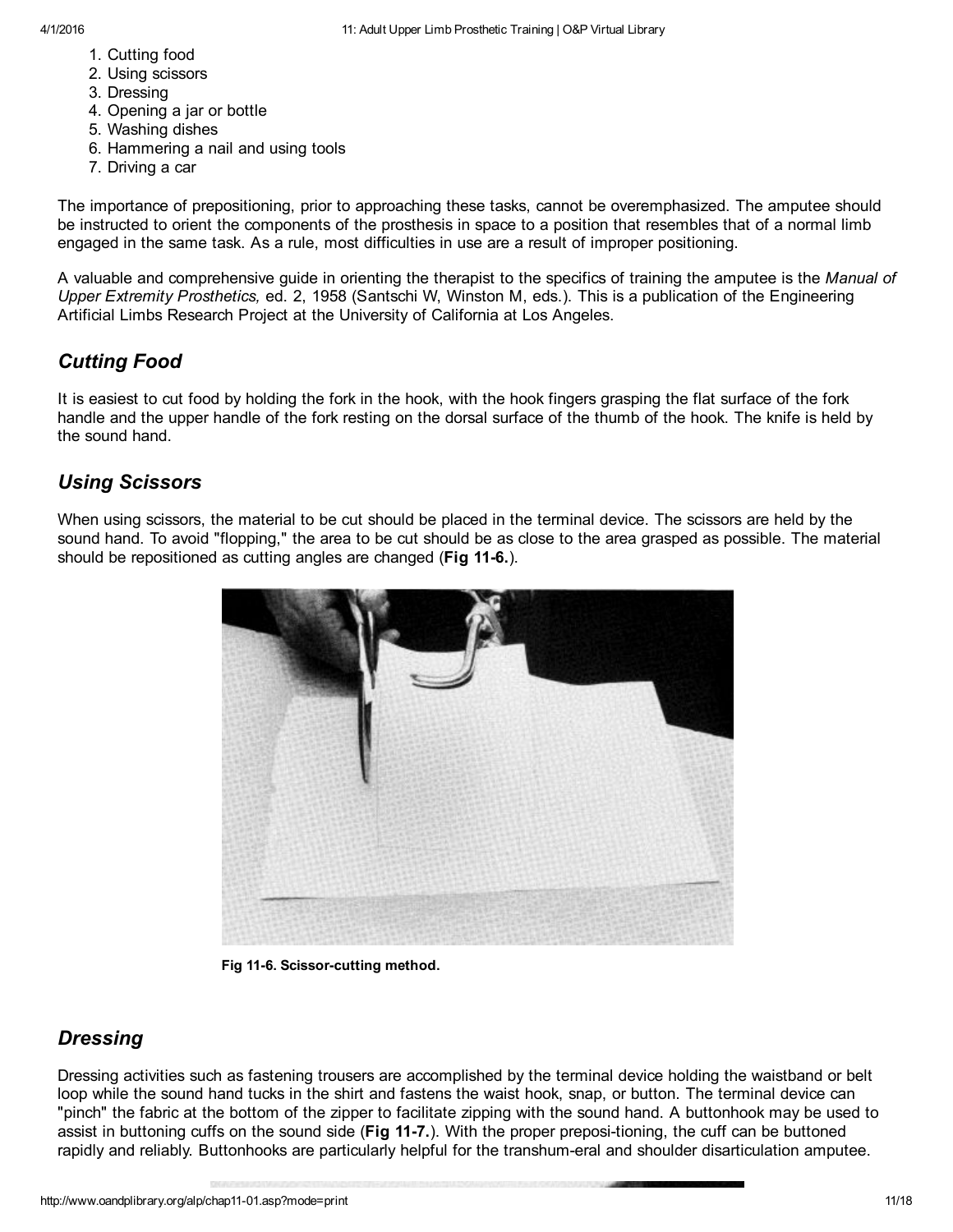

Fig 11-7. Buttonhook.

#### *Opening a Jar or Bottle*

When opening a jar or bottle, the middle of the container is grasped by the terminal device, and the sound hand unscrews the lid. All tension should be removed from the cable to ensure maximum grasp on the container.

#### *Washing Dishes*

To achieve the greatest security of grasp while washing dishes, the dish should be held in the sound hand. Depending on the individuals preference, a dishcloth or sponge is held and manipulated by the terminal device. Submerging the hook in water should be avoided because detergents dissolve the lubricating oils in the hook and wrist units. Periodic cleaning and oiling of the stud threads and bearings may be necessary for the amputee who engages in frequent dishwashing activities. When drying dishes, the sound hand holds the dish while the terminal device grasps the towel.

#### *Hammering a Nail and Using Tools*

Hammering nails is accomplished by holding the nail in the hook fingers, rubber band guard, or special attachment of the no. 3 or no. 7 Hosmer-Dorrance work hook. The hook should be pronated to 90 degrees so that the nail is perpendicular to the wood. When correctly positioned, the tip of the nail should just contact the wood.

As demonstrated (Fig 11-8.), the head of a large bolt may be secured in the hook terminal device while the wrench is held in the sound hand to tighten or loosen the bolt. Again, the amputee may need to be reminded that the prosthesis and terminal device are merely "functional assists" to aid in stabilization. The sound limb always becomes the dominant and active limb (Fig 11-9.).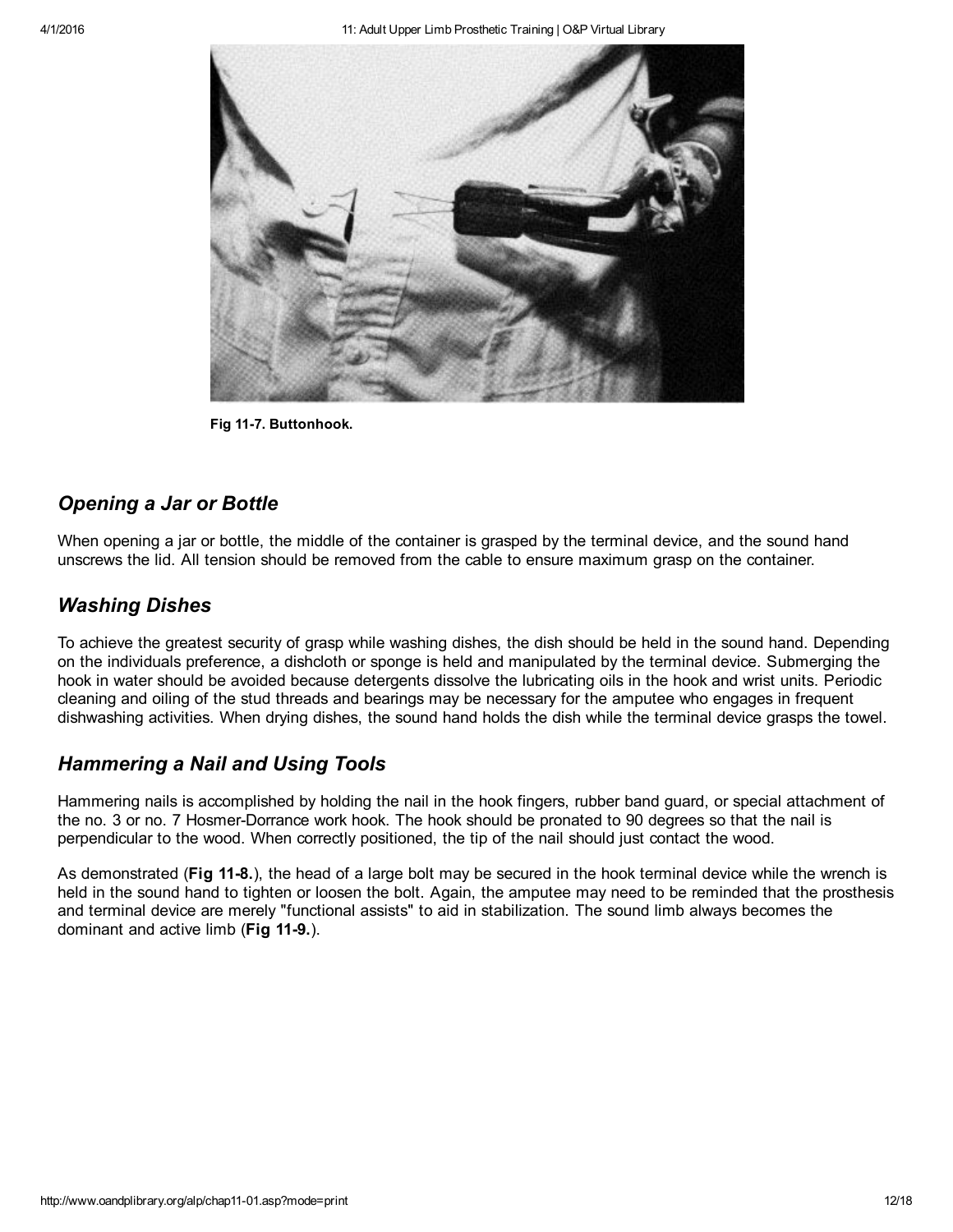

Fig 11-8. Securing the head of a screw while loosening a bolt with a wrench.



Fig 11-9. Terminal device as a "functional assist."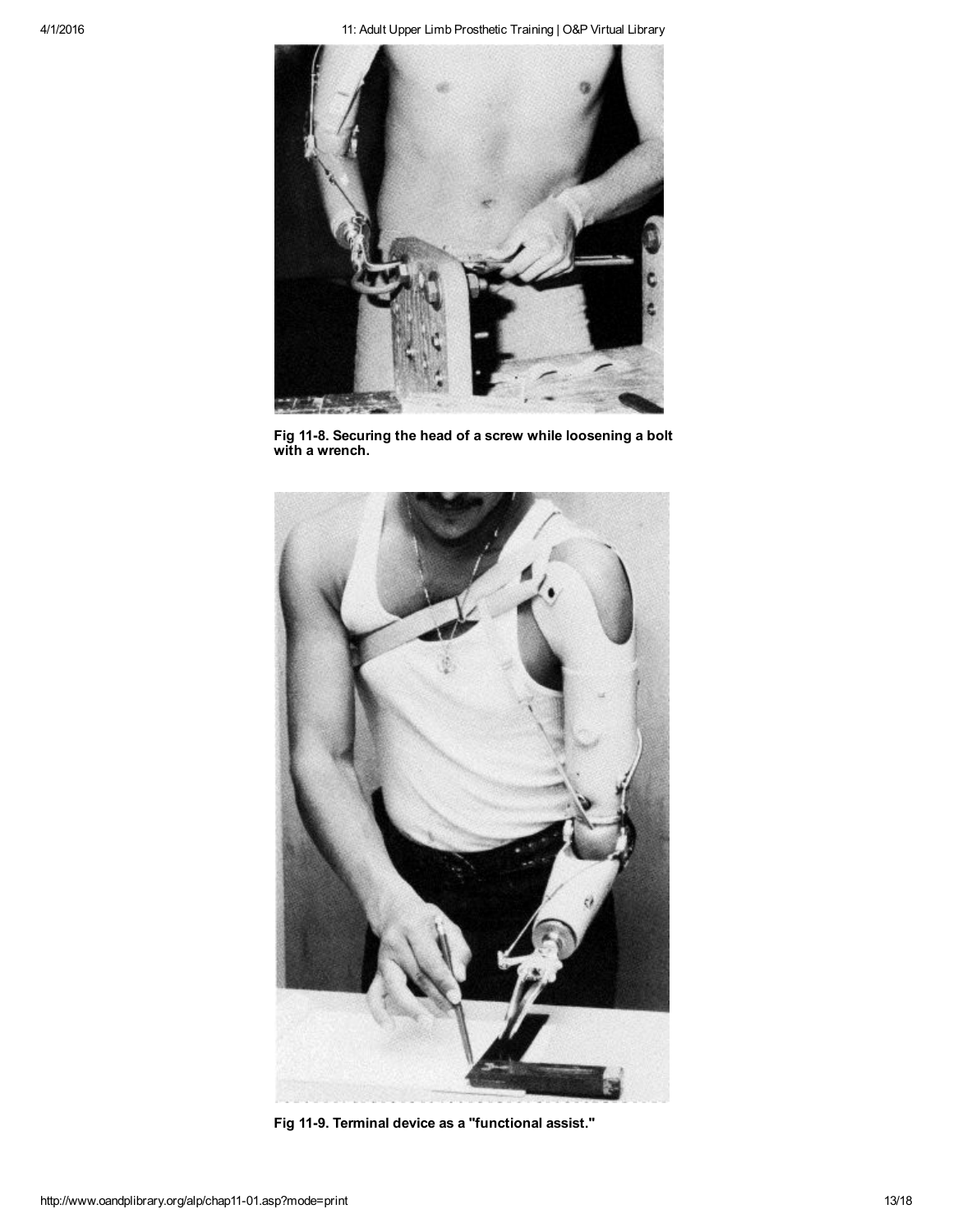An alternative design in terminal devices is illustrated by the voluntary-closing Grip II (Fig 11-10.). This device is specifically designed by Therapeutic Recreation Systems, Inc. (TRS, 2860 Pennsylvania Ave, Boulder, CO 80803), to hold and manipulate objects by using body power to close rather than to open the hook.



Fig 11-10. TRS Grip II terminal device.

## *Driving a Car*

Driving a car is an important goal for the individual who has lost an arm. The actual turning of the steering wheel should be done by the sound limb. If the prosthesis has sufficient function, performance can be improved by using the prosthesis to assist the sound arm. A driving ring is available from most prosthetic suppliers. The fingers of the hook are secure in the ring for turning but can easily slip out in emergencies.

A list of activities and a rating guide designed by Northwestern University are helpful adjuncts to the therapy plan in determining which activities are important for the unilateral amputee to accomplish (Fig 11-11.).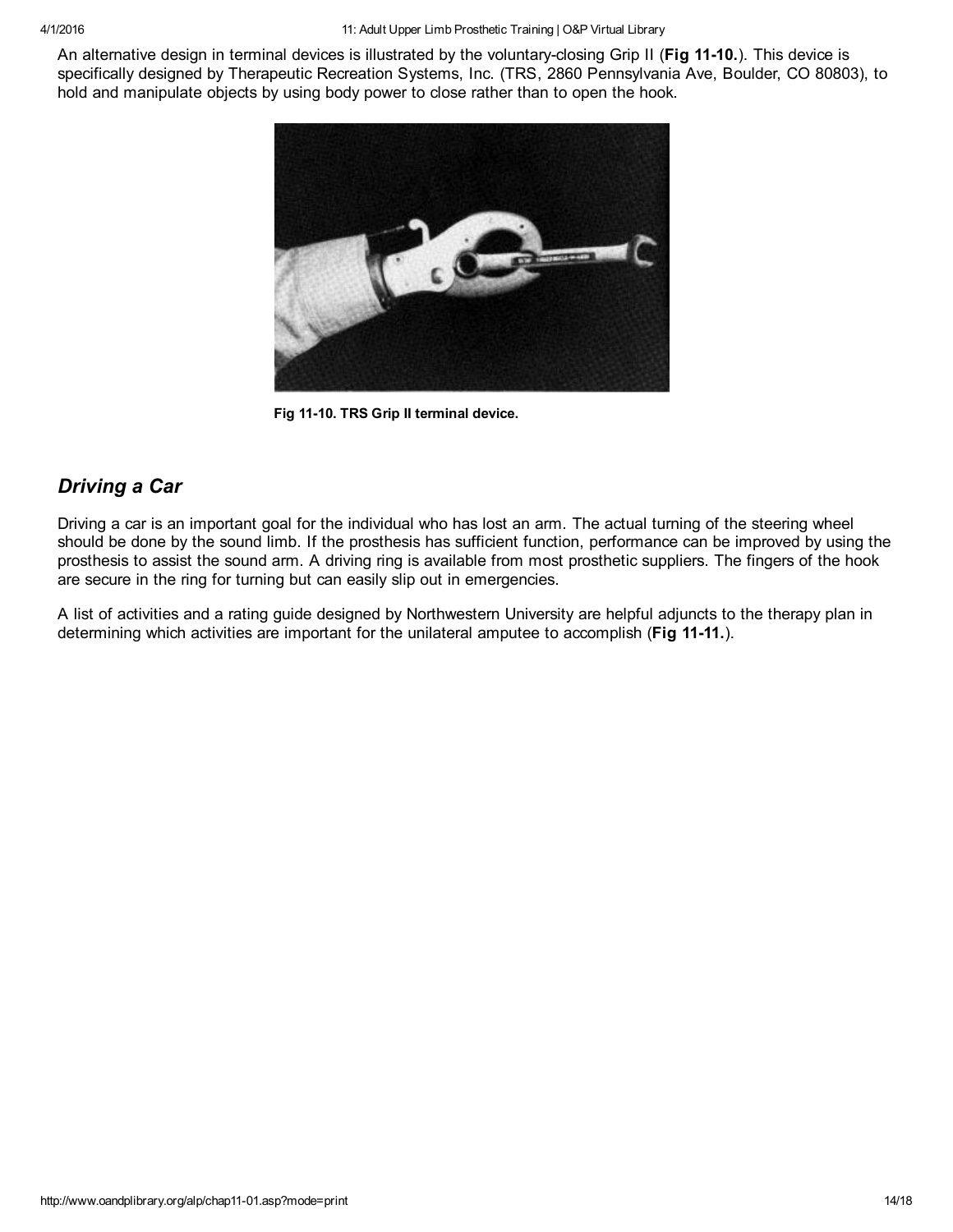#### Single Upper-Limb Amputation-Activities of Daily Living

| Name<br>Type of Amputation<br>Therapist        |                                            |   |                         |   | Age                        | Sex                | Occupation                                                                                                          |   |   |                         |   |  |
|------------------------------------------------|--------------------------------------------|---|-------------------------|---|----------------------------|--------------------|---------------------------------------------------------------------------------------------------------------------|---|---|-------------------------|---|--|
|                                                |                                            |   |                         |   | Type of Terminal Device    |                    |                                                                                                                     |   |   |                         |   |  |
|                                                |                                            |   |                         |   | Date(s) of Test            |                    |                                                                                                                     |   |   |                         |   |  |
|                                                |                                            |   |                         |   | <b>RATING GUIDE</b>        |                    |                                                                                                                     |   |   |                         |   |  |
| 0. Impossible                                  | 2. Somewhat labored or few awkward motions |   |                         |   |                            |                    | 1. Accomplished with much strain or many awkward motions<br>3. Smooth, minimal amount of delays and awkward motions |   |   |                         |   |  |
| PERSONAL NEEDS:                                | 0                                          | 1 | $\overline{\mathbf{2}}$ | 3 | <b>GENERAL PROCEDURES:</b> |                    |                                                                                                                     | o | 1 | $\overline{\mathbf{z}}$ | 3 |  |
| Put on shirt                                   |                                            |   |                         |   |                            | Use key in lock    |                                                                                                                     |   |   |                         |   |  |
| Fasten buttons, cuff and front                 |                                            |   |                         |   | Open and close window      |                    |                                                                                                                     |   |   |                         |   |  |
| Put on belt                                    |                                            |   |                         |   | Play cards and shuffle     |                    |                                                                                                                     |   |   |                         |   |  |
| Put on glove                                   |                                            |   |                         |   | Wind a clock               |                    |                                                                                                                     |   |   |                         |   |  |
| Put on coat                                    |                                            |   |                         |   |                            | Assemble wall plug |                                                                                                                     |   |   |                         |   |  |
| Lace and tie shoes                             |                                            |   |                         |   | HOUSEKEEPING PROCEDURES:   |                    |                                                                                                                     |   |   |                         |   |  |
| Tie a tie                                      |                                            |   |                         |   |                            |                    |                                                                                                                     |   |   |                         |   |  |
| File fingernails                               |                                            |   |                         |   |                            |                    |                                                                                                                     |   |   |                         |   |  |
| Polish fingernails                             |                                            |   |                         |   | Wash dishes                |                    |                                                                                                                     |   |   |                         |   |  |
| Set hair                                       |                                            |   |                         |   | Dry dishes                 |                    |                                                                                                                     |   |   |                         |   |  |
| Clean glasses                                  |                                            |   |                         |   |                            | Polish silverware  |                                                                                                                     |   |   |                         |   |  |
| Squeeze toothpaste                             |                                            |   |                         |   | Peel vegetable             |                    |                                                                                                                     |   |   |                         |   |  |
| Put on bra and fasten                          |                                            |   |                         |   | Cut vegetable              |                    |                                                                                                                     |   |   |                         |   |  |
| Use zipper                                     |                                            |   |                         |   | Open a can                 |                    |                                                                                                                     |   |   |                         |   |  |
| Hook garters                                   |                                            |   |                         |   | Manipulate hot pots        |                    |                                                                                                                     |   |   |                         |   |  |
| Take bill from wallet                          |                                            |   |                         |   | Sweeping                   |                    |                                                                                                                     |   |   |                         |   |  |
| Light a match                                  |                                            |   |                         |   | Use dust pan               |                    |                                                                                                                     |   |   |                         |   |  |
| Open pack of cigaretts                         |                                            |   |                         |   |                            | Use vacuum cleaner |                                                                                                                     |   |   |                         |   |  |
| <b>EATING PROCEDURES:</b>                      |                                            |   |                         |   | Use wet mop                |                    |                                                                                                                     |   |   |                         |   |  |
|                                                |                                            |   |                         |   | Use dry mop                |                    |                                                                                                                     |   |   |                         |   |  |
|                                                |                                            |   |                         |   | Set up ironing board       |                    |                                                                                                                     |   |   |                         |   |  |
| Carry a tray                                   |                                            |   |                         |   | Iron                       |                    |                                                                                                                     |   |   |                         |   |  |
| <b>Butter bread</b>                            |                                            |   |                         |   |                            |                    | Wash and wring out laundry                                                                                          |   |   |                         |   |  |
| Cut meat                                       |                                            |   |                         |   |                            |                    | Hang up and take down laundry                                                                                       |   |   |                         |   |  |
|                                                |                                            |   |                         |   |                            | Thread needle      |                                                                                                                     |   |   |                         |   |  |
| <b>DESK PROCEDURES:</b>                        |                                            |   |                         |   | Sew on button              |                    |                                                                                                                     |   |   |                         |   |  |
|                                                |                                            |   |                         |   | USE OF TOOLS:              |                    |                                                                                                                     |   |   |                         |   |  |
| Use dial telephone<br>Use phone and take notes |                                            |   |                         |   |                            |                    |                                                                                                                     |   |   |                         |   |  |
| Use pay phone                                  |                                            |   |                         |   | Layout                     |                    |                                                                                                                     |   |   |                         |   |  |
| Sharpen pencil                                 |                                            |   |                         |   | Saw                        |                    |                                                                                                                     |   |   |                         |   |  |
| Use ruler                                      |                                            |   |                         |   | Plane                      |                    |                                                                                                                     |   |   |                         |   |  |
| Use scissors                                   |                                            |   |                         |   | Sand                       |                    |                                                                                                                     |   |   |                         |   |  |
| Remove & replace ink cap                       |                                            |   |                         |   |                            | Drive screws       |                                                                                                                     |   |   |                         |   |  |
| Fill fountain pen                              |                                            |   |                         |   | Hammer                     |                    |                                                                                                                     |   |   |                         |   |  |
| Fold and seal letter                           |                                            |   |                         |   | File                       |                    |                                                                                                                     |   |   |                         |   |  |
| Use card file                                  |                                            |   |                         |   | Drill                      |                    |                                                                                                                     |   |   |                         |   |  |
| Use paper clip                                 |                                            |   |                         |   | Power tools                |                    |                                                                                                                     |   |   |                         |   |  |
| Use stapler                                    |                                            |   |                         |   | Gravel pit                 |                    |                                                                                                                     |   |   |                         |   |  |
| Wrap a package                                 |                                            |   |                         |   |                            |                    |                                                                                                                     |   |   |                         |   |  |
| Type                                           |                                            |   |                         |   |                            |                    | <b>CAR PROCEDURES:</b>                                                                                              |   |   |                         |   |  |
| Write                                          |                                            |   |                         |   |                            |                    |                                                                                                                     |   |   |                         |   |  |
|                                                |                                            |   |                         |   | Drive                      |                    |                                                                                                                     |   |   |                         |   |  |
| COMMENTS:                                      |                                            |   | Change tire             |   |                            |                    |                                                                                                                     |   |   |                         |   |  |
|                                                |                                            |   |                         |   | Use jack                   |                    |                                                                                                                     |   |   |                         |   |  |
|                                                |                                            |   |                         |   |                            |                    |                                                                                                                     |   |   |                         |   |  |

Fig 11-11. Performance rating of daily living activities for the unilateral upper-limb amputee.

#### Vocational Activities

Discussing vocational needs and expectations with the amputee is very important. Unfortunately, this is an area that is often overlooked or given only brief attention during the rehabilitation process. This discussion should occur later in the training continuum when the individual begins to acknowledge and accept his disability. Although not everyone can return to the exact job held prior to the injury, a review of job responsibilities and expectations can be explored with the therapist. It may be possible to break down the tasks of a job into a step-by-step process that can be practiced and reinforced in therapy. An example of how effective prosthetic hooks can be for drafting is illustrated in Fig 11-12. If the therapist can do an on-the-job site evaluation, it would be a valuable addition to the amputee's comprehensive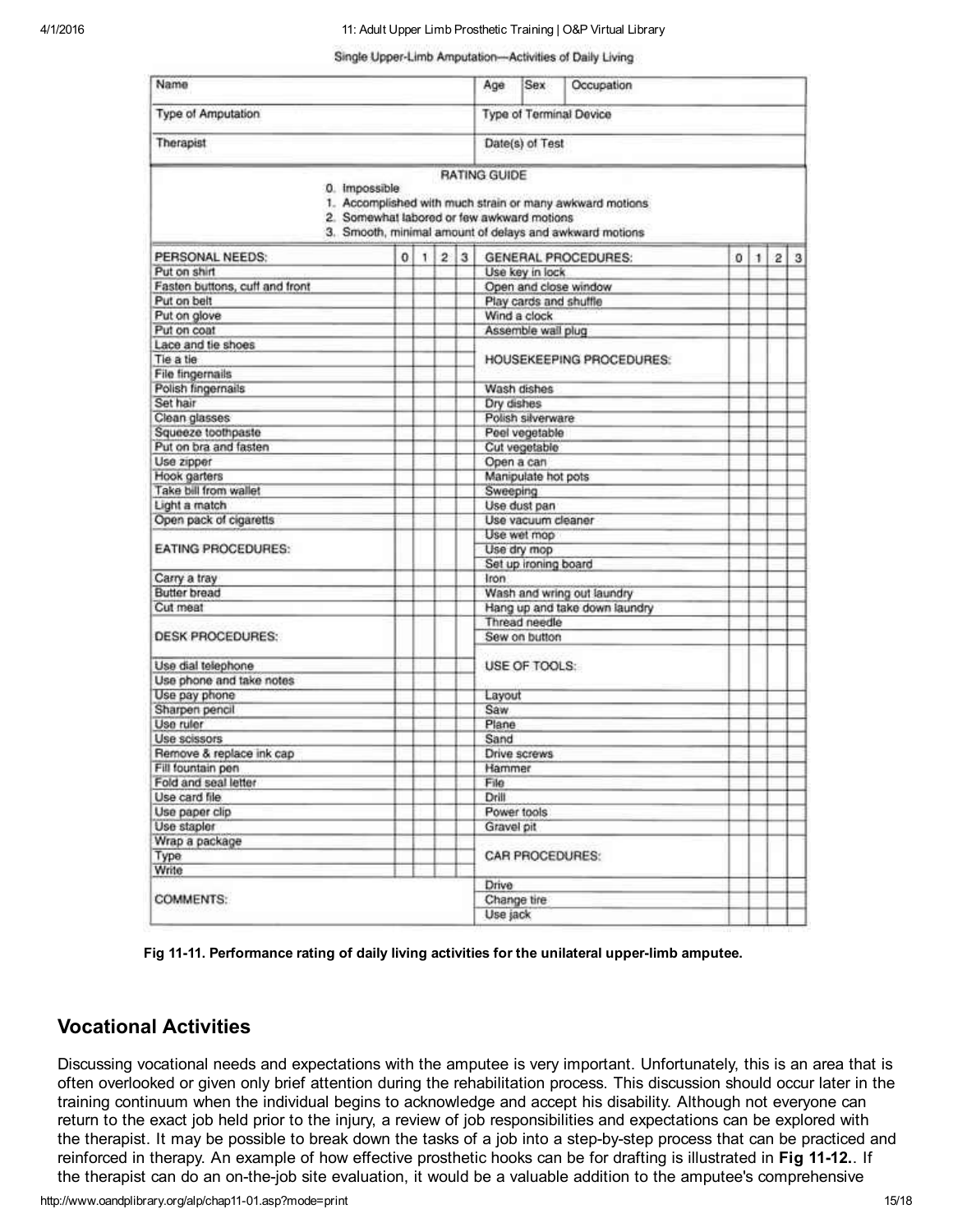rehabilitation.



Fig 11-12. Fine motor ability with hooks.

#### Home Instructions

At the conclusion of training, a home program of wearing, functional use, and care instructions should be reviewed with the amputee and his family. Specific instructions regarding which team member to contact when a problem arises should also be provided. A follow-up appointment should be arranged, and an explanation of what to expect during this visit is helpful in making the transition from the rehabilitation center to the home environment.

#### Care and Maintenance of the Prosthesis

The following points are important to review with the amputee who has been fitted with a body-powered upper-limb prosthesis. Several of these have been noted in the guide "Helpful Hints for the Upper Extremity Amputee" from the Occupational Therapy Department at the University of Florida.

- 1. The harness should be washed when soiled because perspiration stains permanently mark the straps. A household cleaner with ammonia works well.
- 2. Do not iron the Velcro closures on straps.
- 3. The elbow lock should be cleaned frequently and kept free from abrasive materials.
- 4. The cable should be examined frequently for cut or worn areas.
- 5. The neoprene lining of the hook may need to be periodically relined for a firmer grip. The neoprene is resistant to gasoline, oil, and other petroleum products. It should, however, be protected from hot objects.
- 6. When a rubber band wears out from use, grease, or injury, cut it off with scissors, and replace it with a new band. Rubber band applicators are obtained from the prosthetist. Each rubber band is equivalent to approximately 1 lb of pinch force.
- 7. Take the prosthesis to the prosthetist as soon as damage occurs.
- 8. Never use the terminal device as a hammer, wedge, or lever.
- 9. The prosthesis should be hung up by the harness rather than by the cable or cable strap.
- 10. Detergents should be avoided since they tend to dissolve the lubricating oils in the hook and wrist unit mechanism. When an amputee washes dishes frequently, the stud threads and bearings of the hook should be cleaned and oiled regularly.
- 11. Never reach for a moving object with the hook.
- 12. The cosmetic glove of a mechanical or myoelectric hand is easily stained. The following substances cannot be removed unless *immediately* washed with water or alcohol: ball point ink, shoe polish, egg yolk, carbon paper, colored lacquers, brightly dyed fabric, fresh newsprint, tobacco tar, mustard/ketchup, and lipstick.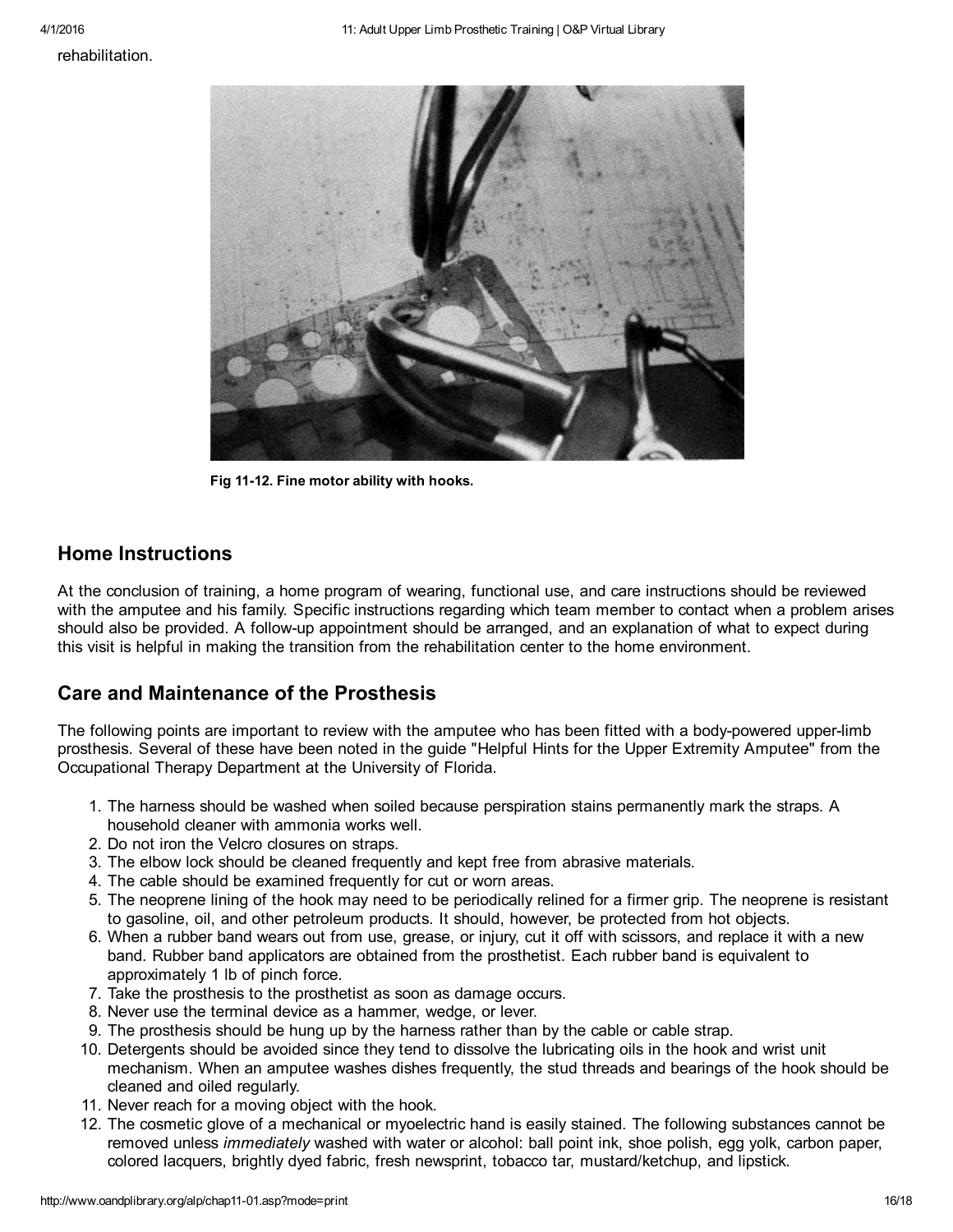## **Follow-Up Issues**

Following discharge from the therapy program, the amputee is regularly monitored and reviewed in an outpatient clinic by the rehabilitation team. This is an appropriate time to discuss the amputee's present status and successes as well as problems that may have been encountered. The services of the prosthetist are available for consultation as well as for any repairs and modifications to the prosthesis that may be required. This is a crucial time for the upperlimb amputee, and patterns of prosthetic use and emotional well-being must be carefully re-evaluated at each visit. In an attempt to define prosthetic function in a quantitative manner, the author has designed the following use rating scale.

- 100%-Wearing all day, using well in bilateral tasks, incorporating well in the body scheme.
- 75%-Wearing all day, using in grossand fine-motor tasks.
- 50%Wearing all day (primarily for cosmetic reasons), incorporating in gross activities (used as a leaning surface, i.e., desk/paper tasks).
- 0%Not wearing or using the prosthesis. This individual is choosing to be essentially unilaterally independent.

Wearing patterns have been quantified as follows:

- Full-12 hours or more per day
- Moderate-6 to 12 hours per day
- Minimal-0 to 6 hours per day
- None-0 hours per day.

In addition to quantifying prosthetic function and wearing patterns, the following goals are equally important to address during the follow-up visit.<sup>6</sup>

- 1. Maximize prosthetic function.
- 2. Maintain prosthetic components.
- 3. Decrease assistive devices.
- 4. Resume previous vocation or explore new vocational options.
- 5. Resume avocational interests.
- 6. Re-enter the family and community environment.
- 7. Maintain a regular periodic followup with rehabilitation professionals.

The first follow-up visit is scheduled approximately 4 weeks after discharge from training. Follow-up visits are then scheduled at wider intervals, e.g., 3 months, 6 months, and eventually an annual visit. For the more complex amputee with specific skin, bone, or pain problems, more frequent return visits may be necessary.

# **CONCLUSION**

The complete rehabilitation process for an amputee is, indeed, a long one. Early fitting is crucial to encourage successful functional outcomes for all upperlimb amputees. Rehabilitation should not be considered complete until a stable, independent life-style has been achieved and the individual's social and occupational niches have been reestablished. 2

The amputee's potential is limitless. It is not solely dependent upon the quality of the prosthesis, of medical care, or of therapy. All these areas ideally work in close harmony with one another. Motivation and the desire of the patient to be independent are perhaps the most important ingredients to cultivate and reinforce. It is the responsibility of all rehabilitation professionals involved to create a conducive environment that will not only encourage this process to occur but enhance it as well.

## Acknowledgment

The majority of this text, as well as additional information, is published in two chapters entitled "Postoperative and Preprosthetic Therapy Programs" and "Adult Upper Limb Prosthetic Training" in the following: Atkins DJ, Meier RH: *Comprehensive Management of the Upper Limb Amputee.* New York, Springer Publishing Co Inc, 1989.

#### BIBLIOGRAPHY

Northwestern University Medical School: *Lower and Upper Limb Prosthetics for Physicians, Surgeons and Therapists*